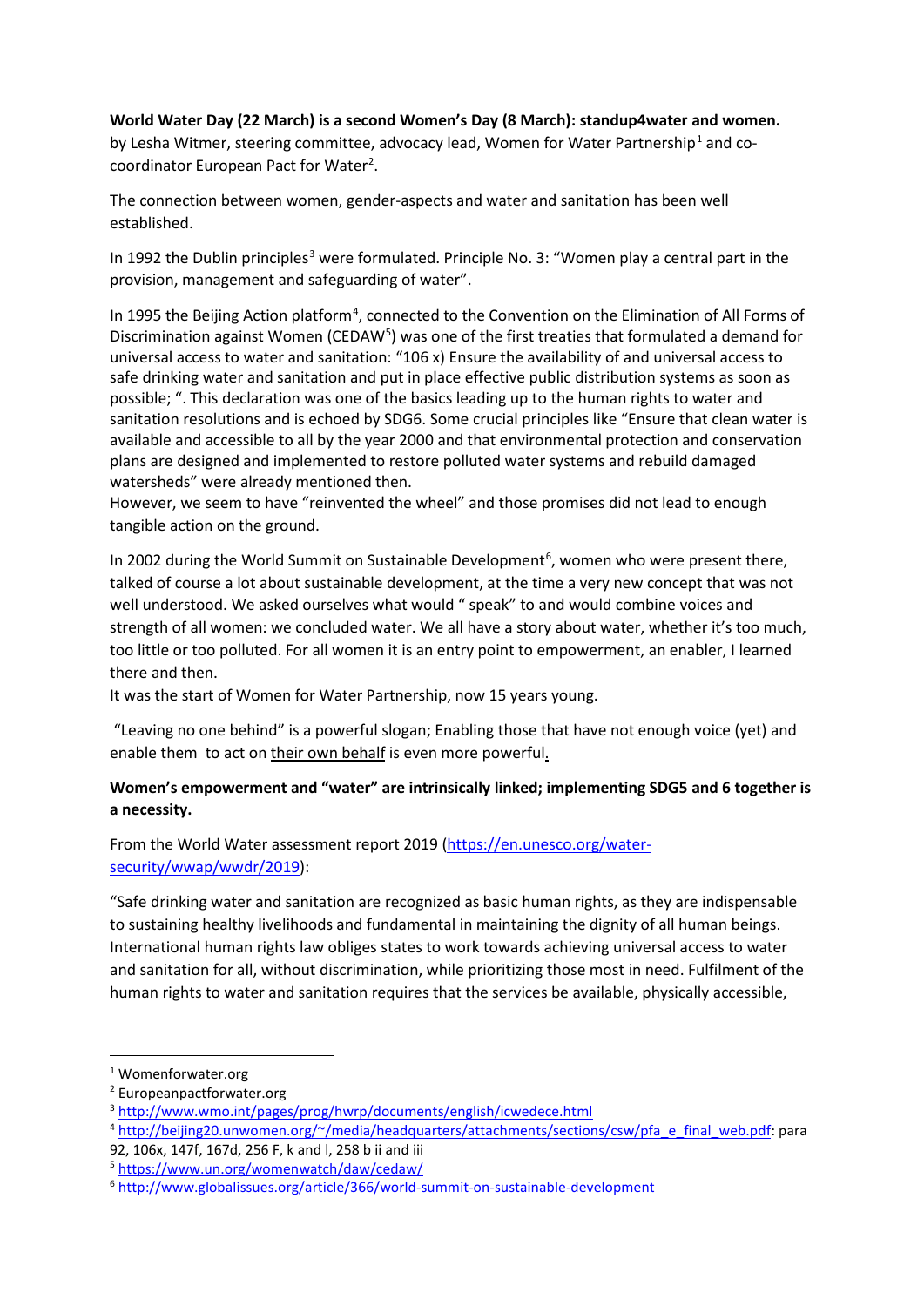equitably affordable, safe and culturally acceptable", gender sensitive … The human rights to water and sanitation are neither temporary nor subject to state approval, and they cannot be withdrawn.

For women to be able to manage water and sanitation, land rights and thus right to water are crucial and till today a big impediment all over.

The basic provision of safe drinking water and sanitation facilities including hygiene provisions at home and in the workplace, enhances workforce health and productivity. Providing similar facilities in schools enhances education outcomes by reducing absenteeism, particularly among adolescent girls and ensure female teachers on staff. WASH services in places where refugees and migrants end up in first instance, ensure health and respect. Access to safely management water and sanitations prevents (part of) violence against women.

Approx. 70% of agriculture' work is done by women. 70% of the current water is used by agriculture: so women actually manage 50% + of our water resource.

So what we like to see and enhance: what can European Parliamentarians do since they have a crucial role to play?



Ensure that EU health, nutrition, food security, environmental, and education policies and programs, equality and prevention of violence against women comprise a WASH component

Apply a gender equality, empowerment and human rights lens to EU WASH policies and programs. For that Water and sanitation needs sex-disaggregated data for policy setting and monitoring (both qualitatively and quantitatively).

Give women a vote and a voice: Ensure inclusion of at least 30% of women in all levels of decisionmaking; Advocate for inclusion of women on equal footing with men throughout all stages of projects, in a multi-stakeholder approach

To achieve effective policies at the national level, women need to be at decision making tables to champion the rights of women and girls in managing their periods with dignity. This is not a small-scale women's rights issue, it's a global human rights issue.











Support policies and programs aiming to enhance and maintain water, sanitation and waste water treatment infrastructures, including through development finance (ODA) for all aspects of water and sanitation access, governance and management. Women's and women's organisations need and should get direct access to financial investments and instruments. Promote the allocation